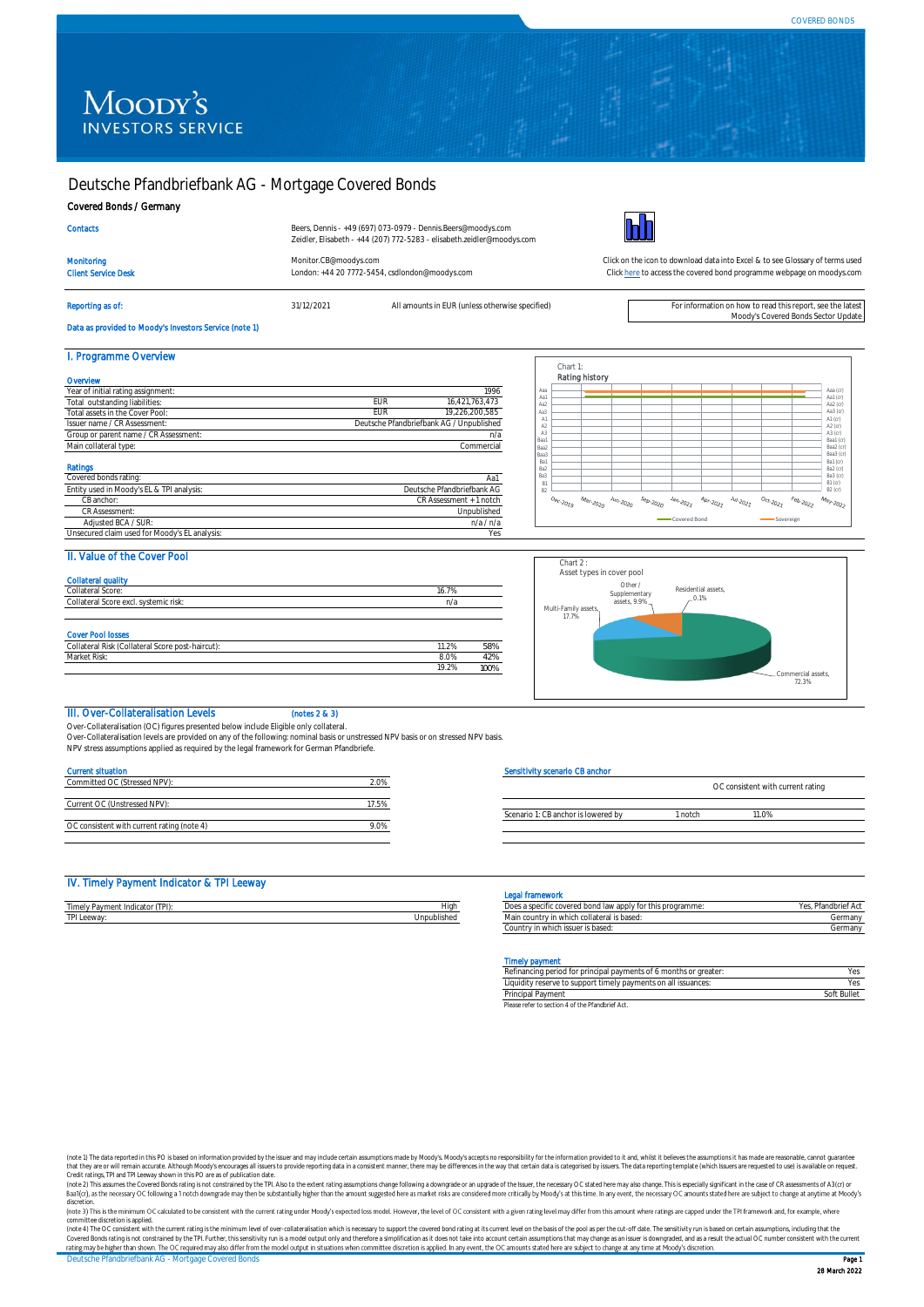12,732

14,661

#### V. Asset Liability Profile









#### VI. Performance Evolution





This publication does not announce a credit rating action. For any credit ratings referenced in this publication, please see the<br>ratings tab on the issuer/entity page on <u>www.moodys.com .</u><br>for the most updated credit rating action information and rating history.

(note 5) This assumes no prepayment.<br>(note 6) Based on principal flows only. Assumptions include no prepayments, principal collections limited to the portion of assets that make up the amount of the liabilities plus commit

Deutsche Pfandbriefbank AG - Mortgage Covered Bonds Page 2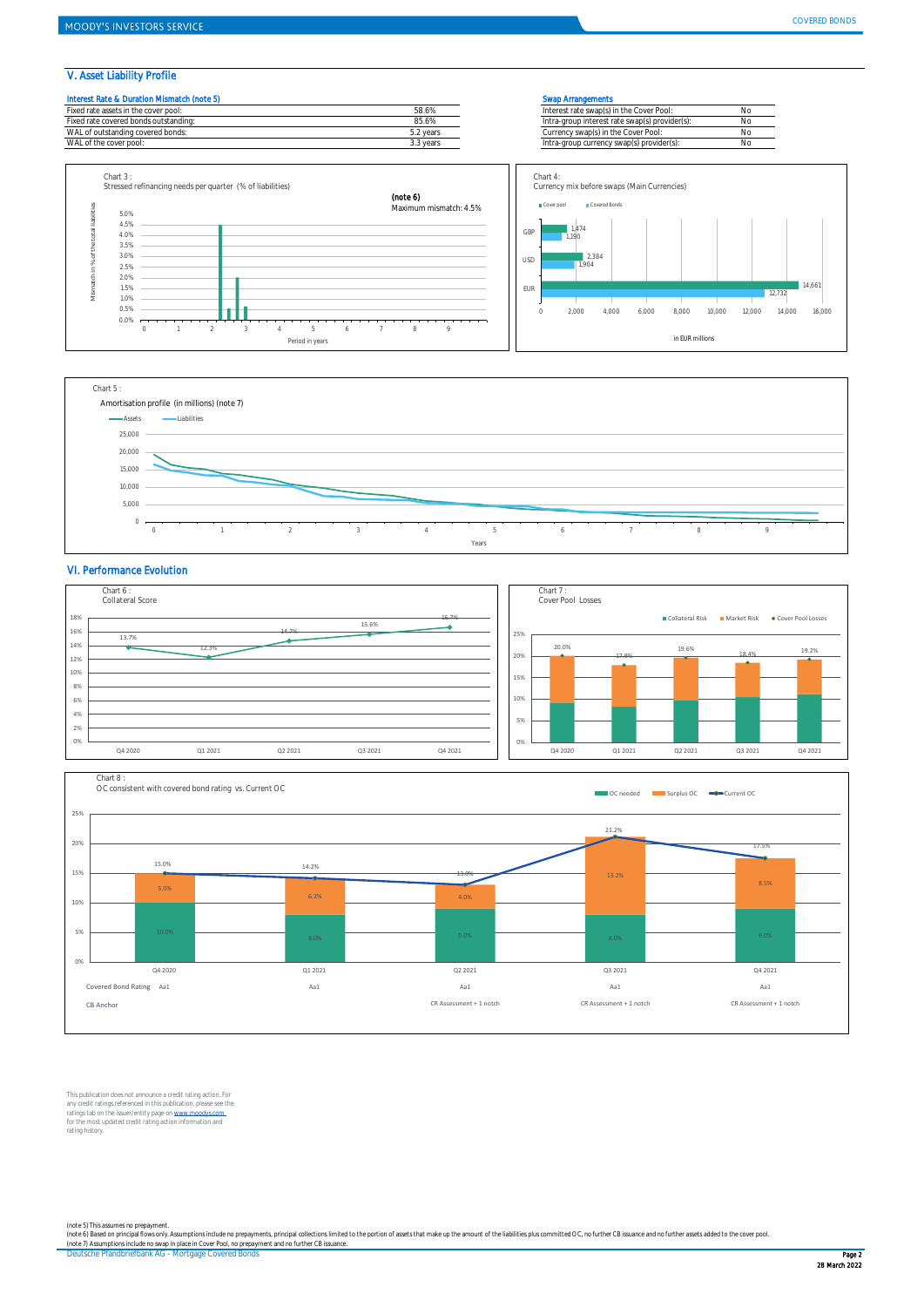# VII. Cover Pool Information - Commercial Assets

| Overvlew              |                                              | Details on Loan Underwriting   |              |
|-----------------------|----------------------------------------------|--------------------------------|--------------|
| Asset type:           | Commercial                                   | WA DSCR:                       | n/c          |
| Asset balance:        | 17,301,562,158                               | WA loan seasoning (in months): | 39           |
| Average Ioan balance: | 10,820,239                                   | WA remaining term (in months): |              |
| Number of loans:      | 1.599                                        |                                |              |
| Number of borrowers:  | 728                                          | <b>Details on LTV</b>          |              |
| Largest 10 borrowers: | 8.8%                                         | WA LTV $(*)$                   | n/c          |
| Number of properties: | 2,975                                        | WA Current LTV(**)             | 46.4%        |
| Main countries:       | Germany (44.8%), USA (13.7%), France (12.0%) | Valuation type:                | Market Value |

# Specific Loan and Borrower characteristics

| Bullet loans:                                      | ---<br>55.7%                         | Performance                       |      |
|----------------------------------------------------|--------------------------------------|-----------------------------------|------|
| Main currencies:                                   | EUR (73.8%), USD (13.7%), GBP (8.5%) | Loans in arrears $\geq 2$ months: | 0.3% |
| Fixed rate loans:                                  | 56.0%                                | Loans in a foreclosure procedure: | 0.0% |
| Non-recourse to sponsor/initiator:                 | מ ו                                  |                                   |      |
| LTV Threshold is based on mortgage lending values. |                                      |                                   |      |

| WA DSCR:                       | n/d          |
|--------------------------------|--------------|
| WA loan seasoning (in months): | 39           |
| WA remaining term (in months): | 45           |
| <b>Details on LTV</b>          |              |
| WA LTV(*):                     | n/d          |
| WA Current LTV(**):            | 46.4%        |
| Valuation type:                | Market Value |
| LTV Threshold:                 | 60.0%        |

| .                                 |    |
|-----------------------------------|----|
| Loans in arrears $\geq 2$ months: | 3% |
| Loans in a foreclosure procedure: | 0% |
|                                   |    |



















(note \*) Based on whole loan and property value at origination. (note \*\*) Based on whole loan and updated property value.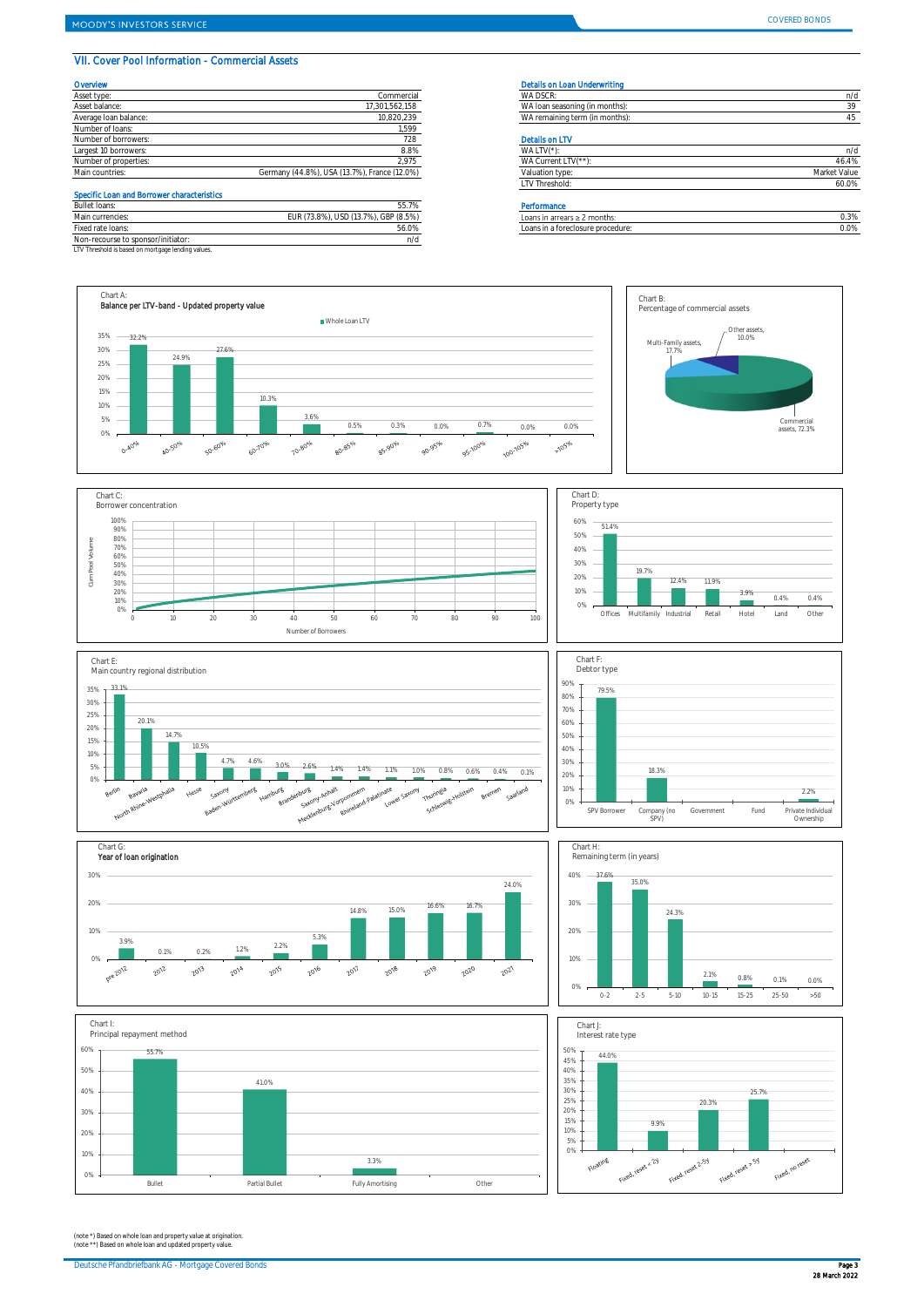# VIII. Cover Pool Information - Supplementary Assets

| Overvlew                       | Specific Loan and Borrower characteristics |                                              |  |
|--------------------------------|--------------------------------------------|----------------------------------------------|--|
| Asset type:                    | Supplementary Assets                       | Repo eligible assets:                        |  |
| Asset balance:                 | 1.895.868.312                              | Percentage of fixed rate assets:             |  |
| WA remaining Term (in months): |                                            | Percentage of bullet assets:                 |  |
| Number of assets:              |                                            | Assets in non-domestic currency:             |  |
| Number of borrowers:           |                                            | Performance                                  |  |
| Average assets size:           | 210.652.035                                | Assets in arrears ( $\geq$ 2months - < 6mont |  |
| Average exposure to borrowers: | 210.652.035                                | Assets in arrears (≥ 6months - < 12mon       |  |

| .                              |                      | opound count and portoner characteristics.          |        |  |
|--------------------------------|----------------------|-----------------------------------------------------|--------|--|
| Asset type:                    | Supplementary Assets | Repo eligible assets:                               | n/d    |  |
| Asset balance:                 | 1.895.868.312        | Percentage of fixed rate assets:                    | 95.7%  |  |
| WA remaining Term (in months): |                      | Percentage of bullet assets:                        | 100.0% |  |
| Number of assets:              |                      | Assets in non-domestic currency:                    | 0.7%   |  |
| Number of borrowers:           |                      | Performance                                         |        |  |
| Average assets size:           | 210,652,035          | Assets in arrears ( $\geq$ 2months - < 6months):    | n/d    |  |
| Average exposure to borrowers: | 210.652.035          | Assets in arrears ( $\geq 6$ months - < 12 months): | n/d    |  |
|                                |                      | Assets in arrears ( > 12 months):                   | n/d    |  |
|                                |                      | Assets in a enforcement procedure:                  | n/d    |  |

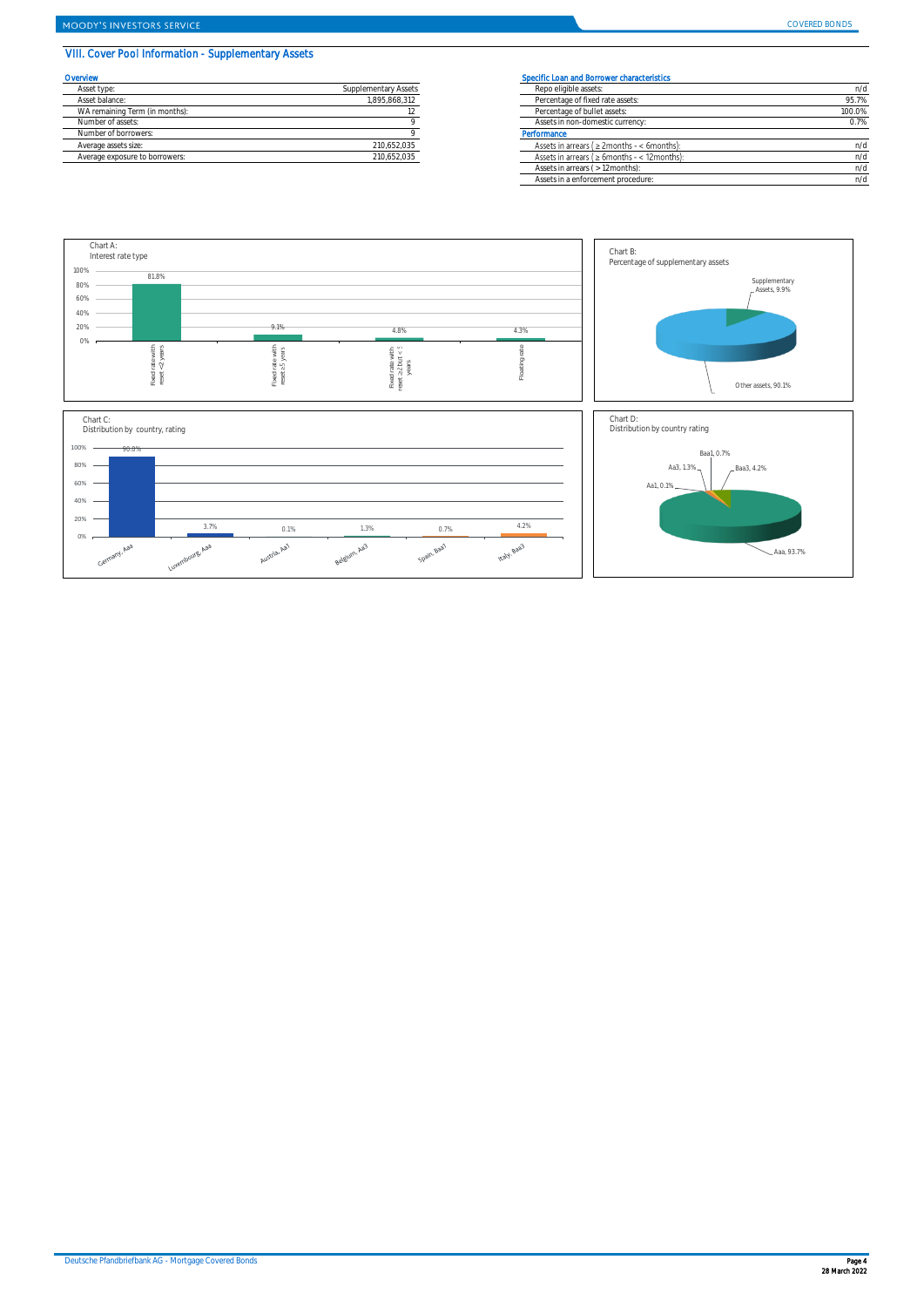# IX. Liabilities Information: Largest 50 Issuances

| <b>ISIN</b>  | <b>Serles</b><br><b>Number</b> | <b>Currency</b> | Outstanding<br><b>Amount</b> | <b>Issuance</b><br><b>Date</b> | <b>Expected</b><br><b>Maturity</b> | <b>Extended</b><br><b>Maturity</b> | <b>Interest Rate</b><br><b>Type</b> | Coupon | Principal<br>Payment |
|--------------|--------------------------------|-----------------|------------------------------|--------------------------------|------------------------------------|------------------------------------|-------------------------------------|--------|----------------------|
| DE000A13SWC0 | n/d                            | EUR             | 750,000,000                  | n/d                            | 19/01/2023                         | 19/01/2024                         | Fixed rate                          | n/d    | Soft Bullet          |
| DE000A13SWE6 | n/d                            | <b>EUR</b>      | 750.000.000                  | n/d                            | 01/03/2022                         | 01/03/2023                         | Fixed rate                          | n/d    | Soft Bullet          |
| DE000A2E4ZE9 | n/d                            | EUR             | 750,000,000                  | n/d                            | 05/09/2022                         | 05/09/2023                         | Fixed rate                          | n/d    | Soft Bullet          |
| DE000A2GSLF9 | n/d                            | EUR             | 750.000.000                  | n/d                            | 15/03/2023                         | 15/03/2024                         | Fixed rate                          | n/d    | Soft Bullet          |
| DE000A2GSLV6 | n/d                            | EUR             | 750,000,000                  | n/d                            | 30/08/2027                         | 30/08/2028                         | Fixed rate                          | n/d    | Soft Bullet          |
| DE000A2LQNP8 | n/d                            | <b>EUR</b>      | 750,000,000                  | n/d                            | 29/01/2024                         | 29/01/2025                         | Fixed rate                          | n/d    | Soft Bullet          |
| DE000A2YNVM8 | n/d                            | EUR             | 750,000,000                  | n/d                            | 16/10/2025                         | 16/10/2026                         | Fixed rate                          | n/d    | Soft Bullet          |
| DE000A2YNVY3 | n/d                            | <b>EUR</b>      | 750,000,000                  | n/d                            | 21/01/2028                         | 21/01/2029                         | Fixed rate                          | n/d    | Soft Bullet          |
| DE000A1X3LT7 | n/d                            | <b>EUR</b>      | 689,392,000                  | n/d                            | 21/01/2022                         | 21/01/2023                         | Fixed rate                          | n/d    | Soft Bullet          |
| DE000A3E5KY5 | n/d                            | <b>USD</b>      | 750.000.000                  | n/d                            | 11/10/2024                         | 11/10/2025                         | Fixed rate                          | n/d    | Soft Bullet          |
| DE000A3H2ZW1 | n/d                            | <b>USD</b>      | 750.000.000                  | n/d                            | 19/01/2024                         | 19/01/2025                         | Fixed rate                          | n/d    | Soft Bullet          |
| DE000A2GSLL7 | n/d                            | <b>EUR</b>      | 600,000,000                  | n/d                            | 22/05/2024                         | 22/05/2025                         | Fixed rate                          | n/d    | Soft Bullet          |
| DE000A289PQ3 | n/d                            | GBP             | 500.000.000                  | n/d                            | 29/09/2023                         | 29/09/2024                         | Floating rate                       | n/d    | Soft Bullet          |
| DE000A3H2Z80 | n/d                            | GBP             | 500,000,000                  | n/d                            | 26/04/2024                         | 26/04/2025                         | Floating rate                       | n/d    | Soft Bullet          |
| DE000A2NBJ70 | n/d                            | <b>USD</b>      | 650.000.000                  | n/d                            | 31/05/2022                         | 31/05/2023                         | Fixed rate                          | n/d    | Soft Bullet          |
| DE000A3E5K73 | n/d                            | <b>EUR</b>      | 550,000,000                  | n/d                            | 25/08/2026                         | 25/08/2027                         | Fixed rate                          | n/d    | Soft Bullet          |
| DE000A254Z42 | n/d                            | <b>EUR</b>      | 300,000,000                  | n/d                            | 20/06/2023                         | 20/06/2024                         | Floating rate                       | n/d    | Soft Bullet          |
| DE000A254Z59 | n/d                            | EUR             | 300.000.000                  | n/d                            | 20/10/2023                         | 20/10/2024                         | Floating rate                       | n/d    | Soft Bullet          |
| DE000A2LQNR4 | n/d                            | <b>SEK</b>      | 2.700.000.000                | n/d                            | 18/02/2022                         | 18/02/2023                         | Floating rate                       | n/d    | Soft Bullet          |
| NP000843     | n/d                            | <b>EUR</b>      | 201,500,000                  | n/d                            | 23/06/2045                         | 23/06/2046                         | Fixed rate                          | n/d    | Soft Bullet          |
| DE000A3H2Z49 | n/d                            | <b>SEK</b>      | 1.500.000.000                | n/d                            | 15/04/2024                         | 15/04/2025                         | Floating rate                       | n/d    | Soft Bullet          |
| NP000058     | n/d                            | <b>EUR</b>      | 130,000,000                  | n/d                            | 20/04/2037                         | 20/04/2038                         | Fixed rate                          | n/d    | Soft Bullet          |
| NP001250     | n/d                            | <b>EUR</b>      | 113,500,000                  | n/d                            | 04/01/2049                         | 04/01/2050                         | Fixed rate                          | n/d    | Soft Bullet          |
| NP001264     | n/d                            | <b>EUR</b>      | 100,500,000                  | n/d                            | 22/03/2044                         | 22/03/2045                         | Fixed rate                          | n/d    | Soft Bullet          |
| HG9903542111 | n/d                            | EUR             | 100.000.000                  | n/d                            | 14/09/2026                         | 14/09/2027                         | Fixed rate                          | n/d    | Soft Bullet          |
| DE000A2LONV6 | n/d                            | <b>SEK</b>      | .000.000.000                 | n/d                            | 26/04/2023                         | 26/04/2024                         | Floating rate                       | n/d    | Soft Bullet          |
| NP001278     | n/d                            | <b>EUR</b>      | 66,000,000                   | n/d                            | 13/06/2044                         | 13/06/2045                         | Fixed rate                          | n/d    | Soft Bullet          |
| DE000A13SV24 | n/d                            | <b>EUR</b>      | 60,000,000                   | n/d                            | 31/03/2025                         | 31/03/2026                         | Fixed rate                          | n/d    | Soft Bullet          |
| HG9903925111 | n/d                            | <b>EUR</b>      | 60,000,000                   | n/d                            | 21/11/2033                         | 21/11/2034                         | Fixed rate                          | n/d    | Soft Bullet          |
| HI43644111   | n/d                            | <b>EUR</b>      | 60,000,000                   | n/d                            | 08/08/2025                         | 08/08/2026                         | Fixed rate                          | n/d    | Soft Bullet          |
| NP001070     | n/d                            | <b>EUR</b>      | 52,000,000                   | n/d                            | 20/01/2025                         | 20/01/2026                         | Fixed rate                          | n/d    | Soft Bullet          |
| NP001113     | n/d                            | EUR             | 52.000.000                   | n/d                            | 26/04/2047                         | 26/04/2048                         | Fixed rate                          | n/d    | Soft Bullet          |
| DE000A2NBJ96 | n/d                            | EUR             | 50.000.000                   | n/d                            | 19/06/2026                         | 19/06/2027                         | Fixed rate                          | n/d    | Soft Bullet          |
| HG9902864111 | n/d                            | EUR             | 50,000,000                   | n/d                            | 03/02/2032                         | 03/02/2033                         | Fixed rate                          | n/d    | Soft Bullet          |
| HG9902872111 | n/d                            | <b>EUR</b>      | 50.000.000                   | n/d                            | 06/02/2034                         | 06/02/2035                         | Fixed rate                          | n/d    | Soft Bullet          |
| HG9903127111 | n/d                            | EUR             | 50,000,000                   | n/d                            | 09/03/2035                         | 09/03/2036                         | Fixed rate                          | n/d    | Soft Bullet          |
| HG9903151111 | n/d                            | <b>EUR</b>      | 50,000,000                   | n/d                            | 14/03/2033                         | 14/03/2034                         | Fixed rate                          | n/d    | Soft Bullet          |
| HG9903186111 | n/d                            | <b>EUR</b>      | 50,000,000                   | n/d                            | 14/03/2035                         | 14/03/2036                         | Fixed rate                          | n/d    | Soft Bullet          |
| HG9903496111 | n/d                            | <b>EUR</b>      | 50,000,000                   | n/d                            | 24/04/2031                         | 24/04/2032                         | Fixed rate                          | n/d    | Soft Bullet          |
| HG9903739111 | n/d                            | EUR             | 50.000.000                   | n/d                            | 05/10/2034                         | 05/10/2035                         | Fixed rate                          | n/d    | Soft Bullet          |
| NP0000059    | n/d                            | EUR             | 50.000.000                   | n/d                            | 19/04/2033                         | 19/04/2034                         | Fixed rate                          | n/d    | Soft Bullet          |
| NP000564     | n/d                            | <b>EUR</b>      | 50,000,000                   | n/d                            | 15/02/2044                         | 15/02/2045                         | Fixed rate                          | n/d    | Soft Bullet          |
| NP000964     | n/d                            | <b>EUR</b>      | 50,000,000                   | n/d                            | 27/03/2046                         | 27/03/2047                         | Fixed rate                          | n/d    | Soft Bullet          |
| NP001102     | n/d                            | EUR             | 50.000.000                   | n/d                            | 31/03/2042                         | 31/03/2043                         | Fixed rate                          | n/d    | Soft Bullet          |
| NP001235     | n/d                            | <b>EUR</b>      | 50,000,000                   | n/d                            | 21/08/2048                         | 21/08/2049                         | Fixed rate                          | n/d    | Soft Bullet          |
| NP001236     | n/d                            | <b>EUR</b>      | 50,000,000                   | n/d                            | 21/08/2048                         | 21/08/2049                         | Fixed rate                          | n/d    | Soft Bullet          |
| DE000A3T0X48 | n/d                            | <b>SEK</b>      | 500,000,000                  | n/d                            | 25/11/2024                         | 25/11/2025                         | Floating rate                       | n/d    | Soft Bullet          |
| DE000A11QAT8 | n/d                            | EUR             | 48.400.000                   | n/d                            | 16/05/2024                         | 16/05/2025                         | Fixed rate                          | n/d    | Soft Bullet          |
| HI43645111   | n/d                            | <b>FUR</b>      | 45.000.000                   | n/d                            | 12/08/2030                         | 12/08/2031                         | Fixed rate                          | n/d    | Soft Bullet          |
| NP000591     | n/d                            | EUR             | 45.000.000                   | n/d                            | 25/09/2035                         | 25/09/2036                         | Fixed rate                          | n/d    | Soft Bullet          |